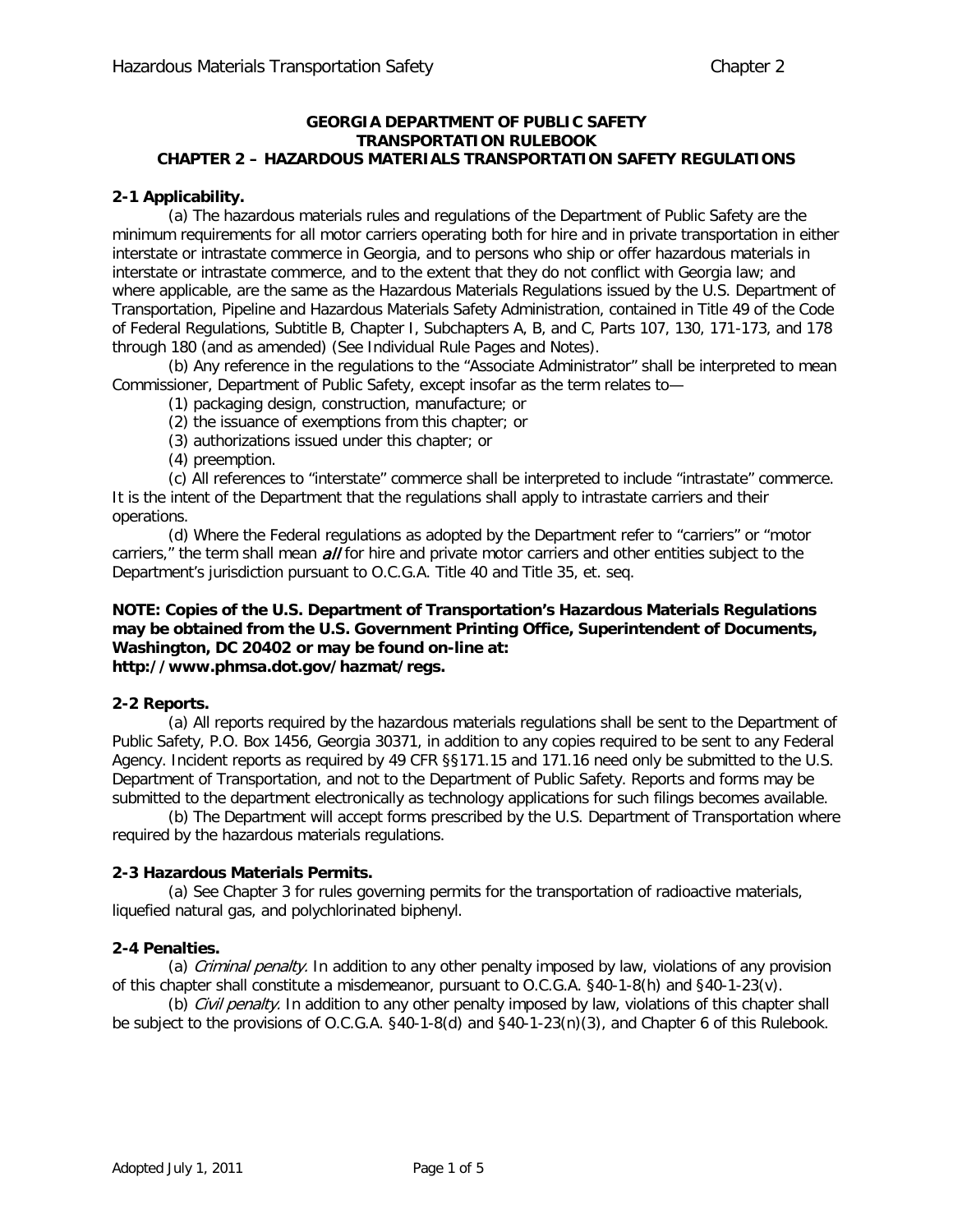# **2-5 Construction.**

(a) Unless amended by the Department herein, the rules in this chapter numbered beyond 2-100 shall generally be the same as the rules contained in the Federal Hazardous Materials Regulations. Where reference is made to a federal rule number (e.g., "171.9") the compatible state rule shall be deemed to be "2-" preceded by DPS (which means Georgia Department of Public Safety) followed by the Federal rule number (e.g., "49 CFR §171.9" becomes "DPS 2-171.9").

(b) References on Department documents to a Federal rule by Federal Section number shall be construed as a valid cite of the Department's rules and regulations without listing the entire Department section reference (e.g., "171.8" equals "DPS 2-171.8").

# **Part 107**

# **Hazardous Materials Program Procedures**

# **2-107 Hazardous materials program procedures.**

Except as amended by the Department herein, the balance of Rule 2-107 is contained in Federal Hazardous Materials Regulations issued by the Pipeline and Hazardous Materials Safety Administration, U.S. Department of Transportation, Title 49 CFR Part 107, and as amended.

RESERVED (No Department amendments)

### **Part 130 Oil Spill Prevention and Response Plans**

# **2-130 Oil Spill Prevention and Response Plans**

Except as amended by the Department herein, the balance of Rule 2-130 is contained in Federal Hazardous Materials Regulations issued by the Pipeline and Hazardous Materials Safety Administration, U.S. Department of Transportation, Title 49 CFR Part 130, and as amended.

### **2-130.1 Purpose.**

This part prescribes prevention, containment, and response planning requirements of the Department applicable to transportation of oil by motor vehicle.

RESERVED (No Department Amendments)

### **Part 171**

# **General Information, Regulations, and Definitions**

### **2-171 General Information, Regulations, and Definitions.**

Except as amended by the Department herein, the balance of Rule 2-171 is contained in Federal Hazardous Materials Regulations issued by the Pipeline and Hazardous Materials Safety Administration, U.S. Department of Transportation, in Title 49 CFR Part 171, and as amended.

# **2-171.1(h) - (l), Applicability.**

(h) In addition to the foregoing, this subchapter prescribes the requirements of the Department governing—

(1) The offering of hazardous materials for transportation and transportation of hazardous materials in interstate, intrastate, and foreign commerce by motor vehicle.

(2) The representation that a hazardous material is present in a package, container, or motor vehicle.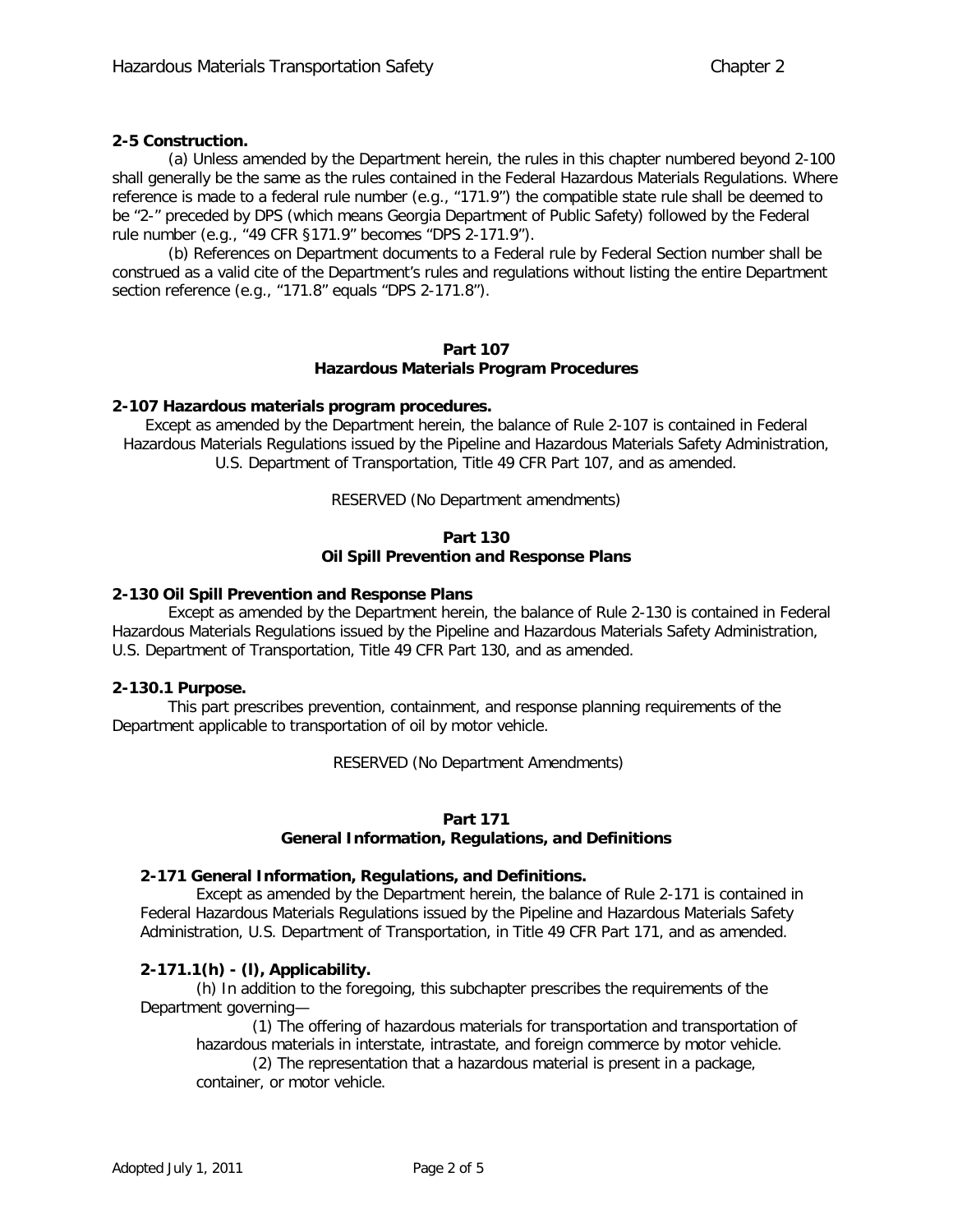(3) The manufacture, fabrication, marking, maintenance, reconditioning, repairing, or testing of a packaging or container which is represented, marked, certified, or sold for use in transportation of hazardous materials.

(4) The use of terms and symbols prescribed in this subchapter for the marking, labeling, placarding, and description of hazardous materials and packaging used in their transport.

(i) Any person who, under contract with any department, agency, or instrumentality of the executive, legislative, or judicial branch of the Federal Government, transports, or causes to be transported or shipped, a hazardous material or manufactures, fabricates, marks, maintains, reconditions, repairs, or tests a package or container which is represented, marked, certified, or sold by such person as qualified for use in the transportation of a hazardous material shall be subject to and comply with all provisions of the Federal hazardous materials transportation law, all orders and regulations issued thereunder, and all other substantive and procedural requirements of Federal, State, and local governments and Indian tribes (except any such requirements that have been preempted by the Federal hazardous materials transportation law or any other Federal law), in the same manner and to the same extent as any person engaged in such activities that are in or affect commerce is subject to such provisions, orders, regulations, and requirements.

(j) Any person who knowingly violates a requirement of Department hazardous material rules, an order issued thereunder, any order, rule, or exemption requirement, shall be subject to criminal and civil penalties as provided for by law, in addition to any penalties which may be imposed by the Federal Hazardous Materials Law or Regulations.

(k) The regulations of this subchapter pertaining to prohibited or restricted practices shall apply to all persons, motor vehicles, packaging, and freight containers subject to the jurisdiction of the Department; those prohibited practices shall include, but not be limited to, misrepresentation of placarding, marking, labeling, and specifications.

(l) Where this subchapter makes references to the "Secretary of Transportation" or "Associate Administrator for Hazardous Materials Safety," said terms shall mean the Commissioner, Department of Public Safety, except insofar as the term relates to—

- (1) packaging design, construction, manufacture; or
- (2) the issuance of exemptions from this chapter; or
- (3) authorizations issued under this chapter; or
- (4) preemption.

# **2-171.8 Definitions.**

Balance of 2-171.8 definitions, except as amended herein, are contained in the Federal Hazardous Materials Regulations issued by the Pipeline and Hazardous Materials Safety Administration, U.S. Department of Transportation, contained in Title 49 CFR §171.8. The following definitions are inserted in 49 CFR §171.8 in the appropriate alphabetical order:

RESERVED (No Department Amendments)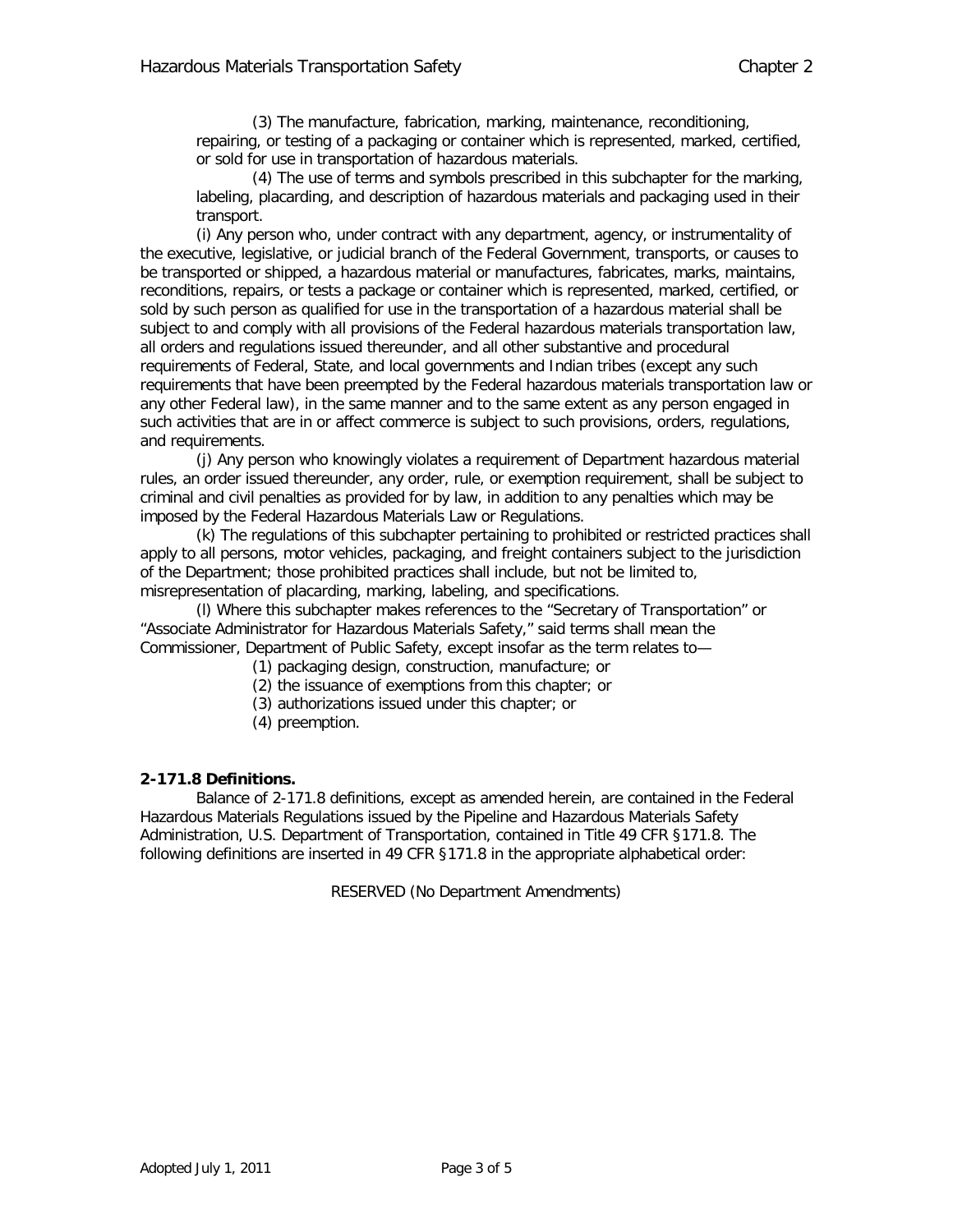# **Part 172**

# **Hazardous Materials Table, Special Provisions, Hazardous Materials Communications, Emergency Response Information, and Training Requirements**

#### **2-172 Hazardous Materials Table, Special Provisions, Hazardous Materials Communications, Emergency Response Information, and Training Requirements.**

Except as amended by the Department herein, the balance of Rule 2-172 is contained in Federal Hazardous Materials Regulations issued by the Pipeline and Hazardous Materials Safety Administration, U.S. Department of Transportation, Title 49 CFR Part 172, and as amended.

RESERVED (No Department Amendments)

# **Part 173 General Requirements for Shipments and Packaging**

# **2-173 General Requirements for Shipments and Packaging.**

Except as amended by the Department herein, the balance of Rule 2-173 is contained in Federal Hazardous Materials Regulations issued by the Pipeline and Hazardous Materials Safety Administration, U.S. Department of Transportation, Title 49 CFR Part 173, and as amended.

# **2-173.5-1 Georgia intrastate agricultural operations.**

(a) Subject to the conditions and limitations set forth in 49 CFR §173.5, the Department's Hazardous Materials Regulations specifically authorize the transportation of "agricultural products" (as defined in 49 CFR §171.8), as provided for in O.C.G.A. §40-1-23.

(**NOTE:** Originally adopted as part of Georgia Public Service Commission Appendix "A" File MCA 1-3, Docket No. 16632-M, Effective June 1, 1998; prior to the passage of HB 1441, Act 737 of the 2000 General Assembly, and subsequent passage of HB 501, Act 68 of the 2005 General Assembly, Hazardous Materials Rulemaking authority rested with the Public Service Commission. These exceptions were then codified in O.C.G.A. §40-1-23(k)(2) by HB 112, Act 119, of the 2011 General Assembly.)

# **2-173.8-1 Georgia exceptions for non-specification packaging used in intrastate commerce.**

(a) Cargo tanks. Subject to the conditions and limitations set forth in 49 CFR §173.8, the Department's Hazardous Materials Regulations specifically authorize the transportation of Class 3 (flammable liquid) petroleum products in intrastate commerce in non-specification cargo tanks less than 3,500 gallons capacity, as provided for in O.C.G.A. §40-1-23.

(b) Non-bulk tanks. Subject to the conditions and limitations set forth in 49 CFR §173.8, the Department's Hazardous Materials Regulations specifically authorize the transportation of Class 3 (flammable liquid) petroleum products in intrastate commerce in non-specification nonbulk tanks permanently mounted to motor vehicles, as provided for in O.C.G.A. §40-1-23.

(**NOTE:** Originally adopted as part of Georgia Public Service Commission Appendix "A" File MCA 1-3, Docket No. 16632-M, Effective June 1, 1998; prior to the passage of HB 1441, Act 737 of the 2000 General Assembly, and subsequent passage of HB 501, Act 68 of the 2005 General Assembly, Hazardous Materials Rulemaking authority rested with the Public Service Commission. These exceptions were then codified in O.C.G.A. §40-1-23(k)(2) by HB 112, Act 119, of the 2011 General Assembly.)